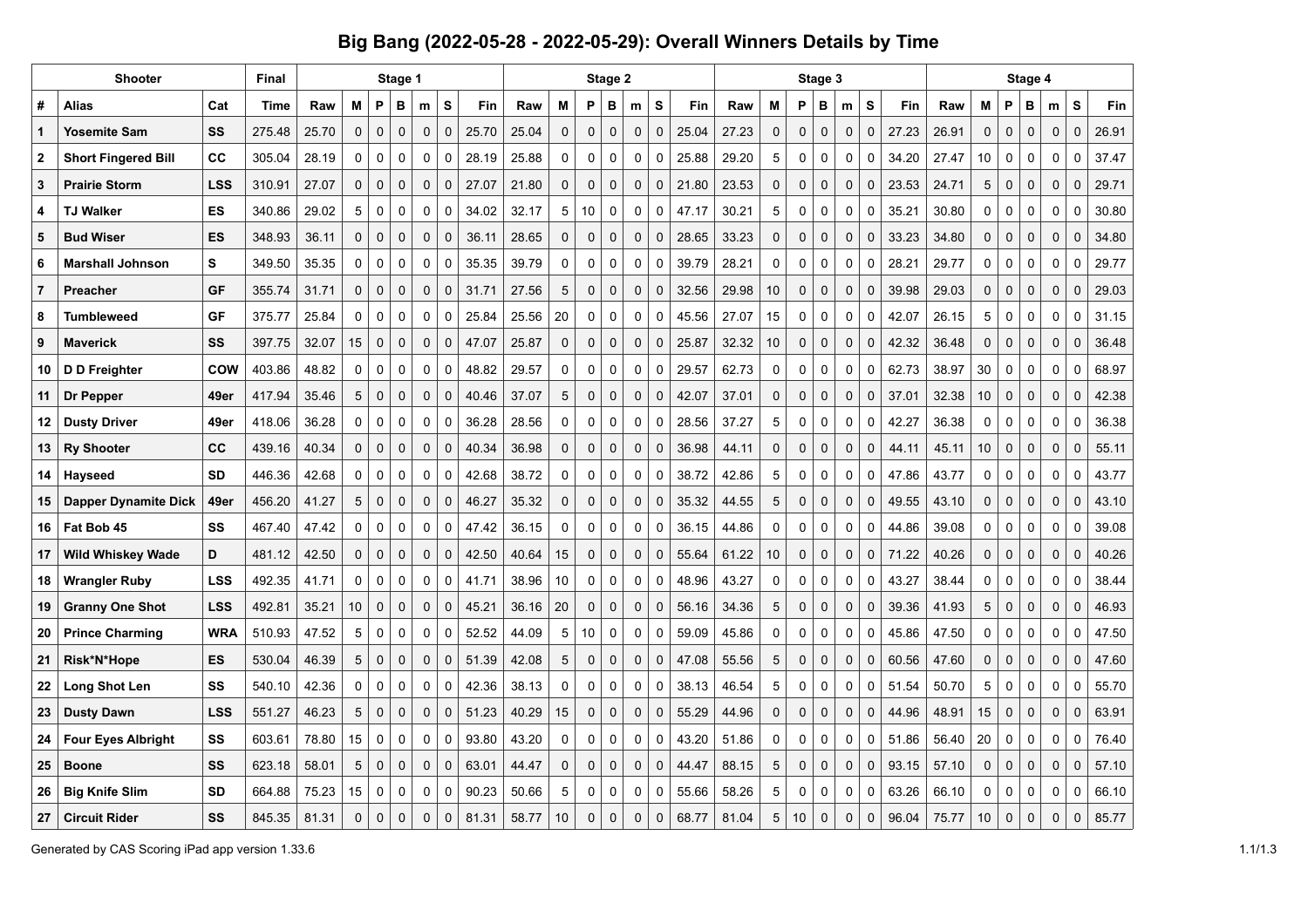## **Big Bang (2022-05-28 - 2022-05-29): Overall Winners Details by Time**

|                | Shooter                     |            |       |                 | Stage 5      |             |             |             |       |       |    | Stage 6     |             |             |             |            |       |             | Stage 7      |              |             |              |       |       |    | Stage 8     |             |             | Fin<br>26.11 |       |
|----------------|-----------------------------|------------|-------|-----------------|--------------|-------------|-------------|-------------|-------|-------|----|-------------|-------------|-------------|-------------|------------|-------|-------------|--------------|--------------|-------------|--------------|-------|-------|----|-------------|-------------|-------------|--------------|-------|
| #              | Alias                       | Cat        | Raw   | M               | P            | B           | m           | S           | Fin   | Raw   | м  | P           | B           | m           | S           | <b>Fin</b> | Raw   | М           | P            | B            | m           | s            | Fin   | Raw   | М  | P           | в           | m           | S            |       |
| $\mathbf 1$    | <b>Yosemite Sam</b>         | SS         | 26.99 | 0               | $\mathbf 0$  | $\mathbf 0$ | 0           | $\mathbf 0$ | 26.99 | 27.10 | 0  | 0           | $\mathbf 0$ | $\mathbf 0$ | 0           | 27.10      | 26.33 | 5           | $\mathbf 0$  | $\mathbf 0$  | $\mathbf 0$ | $\mathbf{0}$ | 31.33 | 26.11 | 0  | 0           | 0           | 0           | $\mathbf{0}$ |       |
| $\mathbf{2}$   | <b>Short Fingered Bill</b>  | СC         | 30.28 | 0               | $\mathbf 0$  | 0           | $\mathbf 0$ | $\Omega$    | 30.28 | 28.32 | 0  | 0           | $\mathbf 0$ | $\mathbf 0$ | 0           | 28.32      | 26.21 | 0           | 0            | $\mathbf 0$  | 0           | $\Omega$     | 26.21 | 27.26 | 0  | 0           | 0           | 0           | 0            | 27.26 |
| 3              | <b>Prairie Storm</b>        | <b>LSS</b> | 40.10 | 5               | $\mathbf 0$  | $\mathbf 0$ | $\mathbf 0$ | $\Omega$    | 45.10 | 28.80 | 10 | 0           | $\mathbf 0$ | 0           | 0           | 38.80      | 24.13 | 10          | 0            | $\mathbf 0$  | $\Omega$    | 0            | 34.13 | 28.18 | 0  | 0           | $\mathbf 0$ | $\Omega$    | $\Omega$     | 28.18 |
| 4              | <b>TJ Walker</b>            | ES         | 33.97 | 0               | $\mathbf 0$  | 0           | $\mathbf 0$ | $\mathbf 0$ | 33.97 | 30.64 | 0  | 0           | $\mathbf 0$ | 0           | 0           | 30.64      | 27.86 | 0           | 0            | $\mathbf 0$  | 0           | 0            | 27.86 | 34.86 | 0  | 0           | 0           | 0           | 0            | 34.86 |
| 5              | <b>Bud Wiser</b>            | <b>ES</b>  | 38.87 | 0               | $\mathbf 0$  | $\mathbf 0$ | $\mathbf 0$ | $\mathbf 0$ | 38.87 | 37.38 | 0  | 0           | $\mathbf 0$ | $\mathbf 0$ | 0           | 37.38      | 32.76 | $\mathbf 0$ | 0            | $\mathbf 0$  | $\mathbf 0$ | $\mathbf 0$  | 32.76 | 34.53 | 0  | 0           | $\mathbf 0$ | $\mathbf 0$ | 0            | 34.53 |
| 6              | <b>Marshall Johnson</b>     | S          | 30.87 | 5               | $\mathbf 0$  | 0           | $\mathbf 0$ | 0           | 35.87 | 31.38 | 5  | 0           | $\mathbf 0$ | $\mathbf 0$ | 0           | 36.38      | 28.61 | 5           | 0            | 0            | 0           | 0            | 33.61 | 37.45 | 0  | 0           | 0           | 0           | 0            | 37.45 |
| $\overline{7}$ | Preacher                    | GF         | 28.52 | 0               | $\mathbf{0}$ | 0           | $\mathbf 0$ | $\mathbf 0$ | 28.52 | 28.67 | 20 | 0           | $\mathbf 0$ | $\mathbf 0$ | 0           | 48.67      | 33.05 | $\mathbf 0$ | $\mathbf 0$  | $\mathbf 0$  | $\mathbf 0$ | $\mathbf 0$  | 33.05 | 31.88 | 10 | 0           | $\mathbf 0$ | $\mathbf 0$ | 0            | 41.88 |
| 8              | <b>Tumbleweed</b>           | GF         | 33.42 | 10              | 0            | 0           | 0           | $\Omega$    | 43.42 | 25.75 | 10 | 0           | 0           | $\mathbf 0$ | 0           | 35.75      | 28.25 | 10          | 0            | 0            | 0           | 0            | 38.25 | 25.77 | 5  | 0           | 0           | 0           | 0            | 30.77 |
| 9              | <b>Maverick</b>             | SS         | 32.65 | 5               | $\Omega$     | $\Omega$    | $\Omega$    | $\Omega$    | 37.65 | 40.45 | 15 | 0           | $\Omega$    | 0           | $\mathbf 0$ | 55.45      | 28.71 | 5           | $\mathbf{0}$ | $\Omega$     | $\Omega$    | $\Omega$     | 33.71 | 34.64 | 5  | 0           | $\Omega$    | $\Omega$    | $\Omega$     | 39.64 |
| 10             | D D Freighter               | COW        | 35.55 | 0               | 0            | $\mathbf 0$ | 0           | $\Omega$    | 35.55 | 36.16 | 0  | $\Omega$    | $\Omega$    | 0           | 0           | 36.16      | 27.74 | 0           | 0            | $\mathbf 0$  | 0           | $\Omega$     | 27.74 | 30.33 | 0  | 0           | 0           | 0           | 0            | 30.33 |
| 11             | Dr Pepper                   | 49er       | 38.00 | 10 <sup>°</sup> | $\mathbf 0$  | $\mathbf 0$ | $\mathbf 0$ | $\Omega$    | 48.00 | 40.15 | 15 | 0           | $\mathbf 0$ | $\mathbf 0$ | 0           | 55.15      | 29.63 | 0           | $\mathbf{0}$ | $\mathbf{0}$ | $\mathbf 0$ | $\mathbf 0$  | 29.63 | 36.12 | 0  | 0           | 0           | 0           | $\mathbf 0$  | 36.12 |
| 12             | <b>Dusty Driver</b>         | 49er       | 65.13 | 5               | $\mathbf 0$  | 0           | $\mathbf 0$ | $\mathbf 0$ | 70.13 | 46.04 | 0  | $\mathbf 0$ | $\mathbf 0$ | $\mathbf 0$ | 0           | 46.04      | 30.71 | 0           | 0            | $\mathbf 0$  | 0           | 0            | 30.71 | 40.52 | 5  | 0           | 0           | 0           | 0            | 45.52 |
| 13             | <b>Ry Shooter</b>           | CC         | 46.50 | 0               | $\mathbf{0}$ | $\mathbf 0$ | $\mathbf 0$ | $\Omega$    | 46.50 | 39.56 | 5  | 0           | $\mathbf 0$ | $\mathbf 0$ | 0           | 44.56      | 37.09 | $\mathbf 0$ | $\mathbf 0$  | $\mathbf{0}$ | $\mathbf 0$ | 0            | 37.09 | 40.83 | 0  | 0           | 0           | $\mathbf 0$ | $\Omega$     | 40.83 |
| 14             | Hayseed                     | <b>SD</b>  | 46.47 | 0               | 0            | 0           | 0           | $\Omega$    | 46.47 | 41.24 | 0  | 0           | 0           | 0           | 0           | 41.24      | 37.87 | 5           | 0            | 0            | 0           | 0            | 42.87 | 43.09 | 0  | 0           | 0           | 0           | 0            | 43.09 |
| 15             | <b>Dapper Dynamite Dick</b> | 49er       | 40.01 | 0               | $\mathbf{0}$ | $\mathbf 0$ | $\mathbf 0$ | $\mathbf 0$ | 40.01 | 45.61 | 5  | $\mathbf 0$ | $\mathbf 0$ | $\mathbf 0$ | 0           | 50.61      | 39.13 | $\mathbf 0$ | 0            | $\mathbf 0$  | $\mathbf 0$ | $\mathbf 0$  | 39.13 | 45.54 | 0  | 0           | $\mathbf 0$ | $\mathbf 0$ | $\mathbf 0$  | 45.54 |
| 16             | Fat Bob 45                  | SS         | 60.72 | 0               | $\mathbf 0$  | 0           | $\mathbf 0$ | $\mathbf 0$ | 60.72 | 48.36 | 0  | 0           | $\mathbf 0$ | 0           | 0           | 48.36      | 39.30 | 0           | 0            | $\mathbf 0$  | 0           | $\mathbf 0$  | 39.30 | 52.17 | 0  | 0           | 0           | 0           | $\Omega$     | 52.17 |
| 17             | Wild Whiskey Wade           | D          | 49.54 | 0               | $\mathbf 0$  | 0           | $\mathbf 0$ | $\mathbf 0$ | 49.54 | 39.57 | 0  | 0           | $\mathbf 0$ | 0           | 0           | 39.57      | 34.71 | 10          | 0            | $\mathbf 0$  | 0           | 0            | 44.71 | 40.26 | 0  | 0           | 0           | $\mathbf 0$ | $\mathbf 0$  | 40.26 |
| 18             | <b>Wrangler Ruby</b>        | <b>LSS</b> | 43.78 | 0               | 0            | 0           | 0           | $\mathbf 0$ | 43.78 | 56.36 | 5  | 0           | 0           | 0           | 0           | 61.36      | 44.46 | 0           | 0            | $\mathbf 0$  | 0           | 0            | 44.46 | 52.80 | 5  | 0           | 0           | 0           | 0            | 57.80 |
| 19             | <b>Granny One Shot</b>      | <b>LSS</b> | 42.51 | 0               | $\Omega$     | $\Omega$    | $\Omega$    | $\Omega$    | 42.51 | 39.23 | 5  | $\Omega$    | $\Omega$    | 0           | 0           | 44.23      | 35.97 | $\Omega$    | $\Omega$     | $\Omega$     | $\Omega$    | O            | 35.97 | 37.03 | 0  | 0           | $\Omega$    | $\Omega$    | $\Omega$     | 37.03 |
| 20             | <b>Prince Charming</b>      | <b>WRA</b> | 48.59 | 0               | 0            | 0           | 0           | $\Omega$    | 48.59 | 25.75 | 10 | 0           | 0           | 0           | 0           | 35.75      | 39.43 | 0           | 0            | 0            | 0           | $\Omega$     | 39.43 | 68.96 | 0  | 10          | 0           | 0           | 0            | 78.96 |
| 21             | Risk*N*Hope                 | <b>ES</b>  | 54.87 | 0               | $\mathbf 0$  | $\mathbf 0$ | $\mathbf 0$ | $\Omega$    | 54.87 | 49.60 | 5  | $\Omega$    | $\mathbf 0$ | $\mathbf 0$ | $\mathbf 0$ | 54.60      | 42.66 | $\mathbf 0$ | $\mathbf{0}$ | $\mathbf 0$  | $\mathbf 0$ | $\Omega$     | 42.66 | 44.96 | 0  | $\mathbf 0$ | $\mathbf 0$ | $\mathbf 0$ | $\mathbf 0$  | 44.96 |
| 22             | Long Shot Len               | SS         | 45.31 | 0               | $\mathbf 0$  | 0           | $\mathbf 0$ | $\mathbf 0$ | 45.31 | 46.28 | 10 | 0           | $\mathbf 0$ | $\mathbf 0$ | 0           | 56.28      | 41.49 | 5           | 0            | $\mathbf 0$  | 0           | 0            | 46.49 | 47.25 | 30 | 0           | 0           | 0           | 0            | 77.25 |
| 23             | <b>Dusty Dawn</b>           | <b>LSS</b> | 54.46 | 10              | $\mathbf 0$  | $\mathbf 0$ | $\mathbf 0$ | $\Omega$    | 64.46 | 50.80 | 10 | 0           | $\mathbf 0$ | $\mathbf 0$ | 0           | 60.80      | 39.52 | 5           | 0            | $\mathbf 0$  | 0           | 0            | 44.52 | 45.42 | 10 | 0           | 0           | $\mathbf 0$ | $\mathbf 0$  | 55.42 |
| 24             | <b>Four Eyes Albright</b>   | SS         | 63.12 | 5               | $\mathbf 0$  | 0           | $\mathbf 0$ | $\mathbf 0$ | 68.12 | 59.27 | 5  | $\mathbf 0$ | $\mathbf 0$ | $\mathbf 0$ | 0           | 64.27      | 45.61 | 0           | 0            | $\mathbf 0$  | 0           | $\Omega$     | 45.61 | 51.04 | 0  | 0           | $\mathbf 0$ | 0           | 0            | 51.04 |
| 25             | <b>Boone</b>                | SS         | 55.05 | 0               | 0            | 0           | 0           | $\Omega$    | 55.05 | 59.37 | 0  | 0           | 0           | 0           | 0           | 59.37      | 50.64 | 5           | 0            | $\mathbf 0$  | 0           | $\mathbf 0$  | 55.64 | 57.67 | 5  | 10          | 0           | $\mathbf 0$ | $\mathbf 0$  | 72.67 |
| 26             | <b>Big Knife Slim</b>       | <b>SD</b>  | 66.90 | 0               | 0            | 0           | $\mathbf 0$ | $\Omega$    | 66.90 | 64.47 | 0  | 0           | $\mathbf 0$ | 0           | 0           | 64.47      | 50.42 | 0           | 0            | 0            | 0           | 0            | 50.42 | 68.15 | 0  | 0           | 0           | 0           | 0            | 68.15 |
| 27             | <b>Circuit Rider</b>        | SS         | 92.60 | O               | $\Omega$     | $\mathbf 0$ | $\Omega$    | $\Omega$    | 92.60 | 84.00 | 10 | $\Omega$    | $\mathbf 0$ | $\Omega$    | 0           | 94.00      | 59.18 | $\Omega$    | $\mathbf 0$  | $\mathbf 0$  | $\Omega$    | 0            | 59.18 | 82.82 | 5  | 0           | 0           | $\Omega$    | $\Omega$     | 87.82 |

Generated by CAS Scoring iPad app version 1.33.6 1.2/1.3